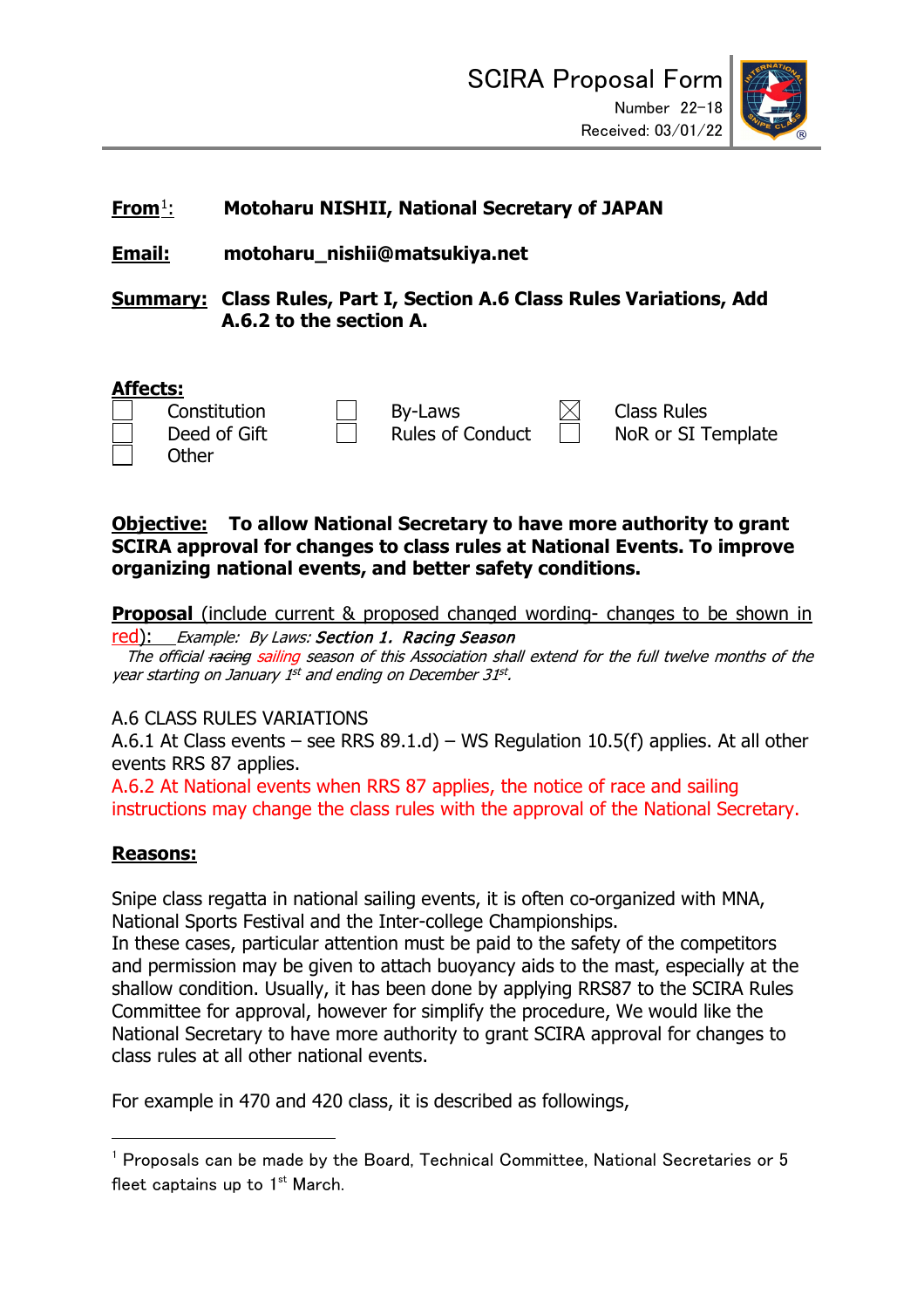

--470

A.6 CLASS RULES VARIATIONS (2019)

A.6.1 At World, Continental or Regional Championships the notice of race and sailing instructions may change the class rules only with the agreement of the ICA and WS.

A.6.2 At National events the notice of race and sailing instructions may change the class rules only with the agreement of the NCA and the MNA.

A.6.3 At any other class events, these class rules shall not be changed by the notice of race or sailing instructions.

--

--420

A.8 CLASS RULES VARIATIONS (2017)

A.8.1 At World and Continental Championships and other ICA-sanctioned events the notice of race and/or the sailing instructions may change the class rules only with the agreement of both the ICA and WS.

A.8.2 At other events the notice of race and/or the sailing instructions may change the class rules only with the written agreement of the ICA to an official request by the local NCA and/or MNA.

--